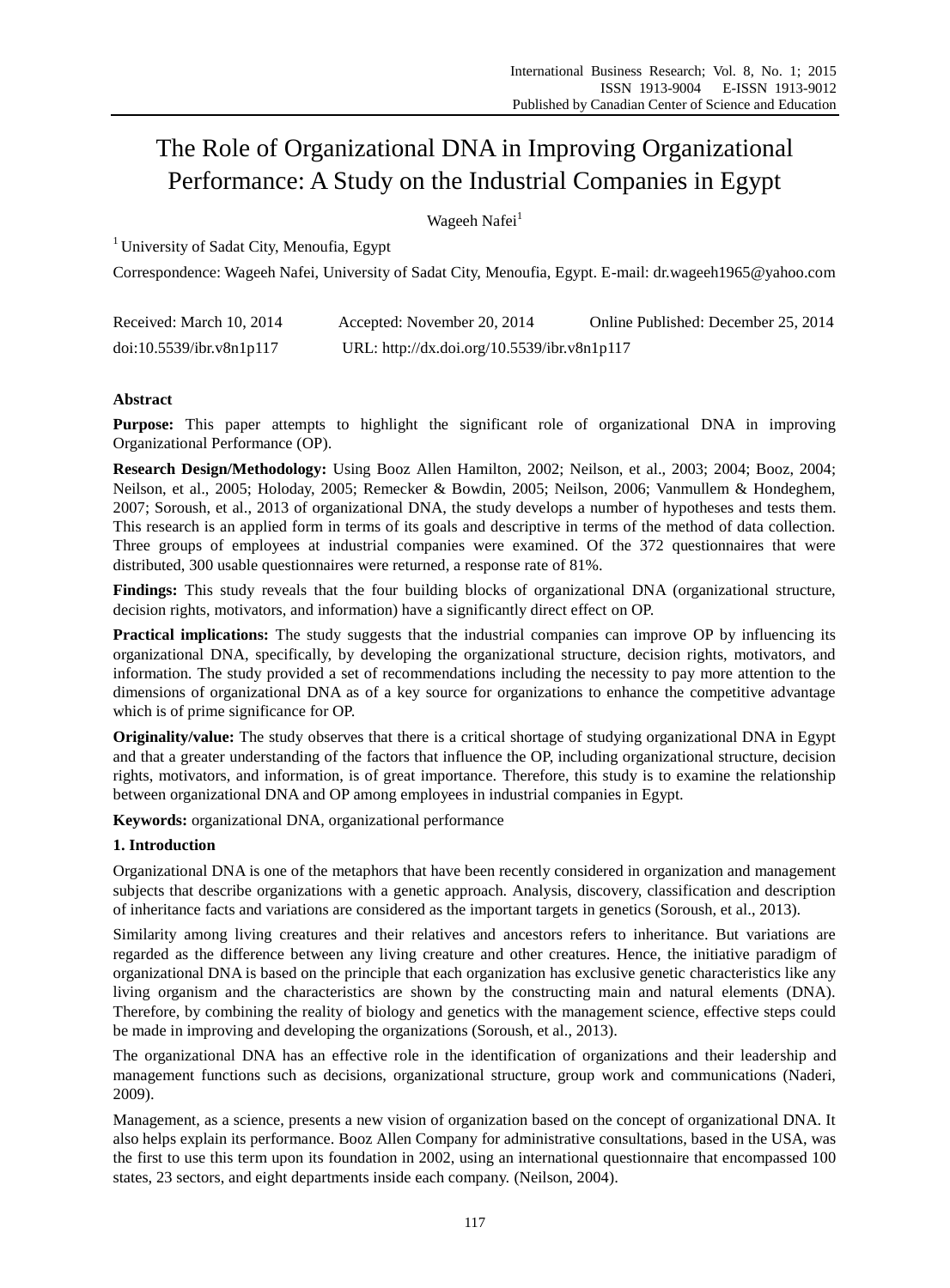The aim was to recognize the unique characteristics of the organization that define its character. Each organization, it was revealed, enjoyed its own unique traits distinguishing it from other organizations, even those operating in the same field. This urged many researchers to attempt to detect such traits which are regarded as the organizational DNA. There were four variables or chromosomes that define the organization gene (gene of performance). They are decision rights, information, motivators, and structure (Neilson, 2004).

Success of any organization is based on the inculcating of suitable values among employees, along with correct information, financial and moral incentives and a suitable environment. Such success should match the personality of each individual in the organization and realize its common interest. This was why Booz Allen Hamilton Company for administrative consultations in the USA tried to find facts to recognize the unique genes of each organization that crystallize its character. This gave birth to the new term of organizational DNA, in 2002, defining organizational variables for each organization affecting motives of employees towards work. Such motives and level of performance at work is influenced by usage of suitable motivation techniques, individual performance of some managers, the different cultures of some employees and organizations, the professional careers, the organizational structure, the choice of the suitable strategy from the perspective of top management, leadership styles, span of supervision, degree of decentralization, delegation of authority, availability and accuracy of information and cognizance of traits unique to each distinct person (Neilson, 2006).

The industrial companies have the important economical roles today in the growth and dynamism of the community. Thus, the models and researches that could help increase the effectiveness of organizations seem to be essential and vital. Therefore, identifying organizational DNA could provide great aids in improving these organizations. Hence, this research aims at identifying organizational DNA of the industrial companies in Egypt.

# **2. Literature Review**

#### *2.1 Organizational DNA*

Organizational DNA is a technique or means used to pinpoint difficulties facing an organization and inhibiting its performance, along with ways to overcome such difficulties (Thomas, 2007).

Organizational DNA is a metaphorical term denoting the fundamental factors that define the character of an organization and help explain its performance (David, et al., 2006).

It is a system that attempts to discover the organization by pinpointing its strong and weak points, along with defining remedies (Gharmy, 2006).

It includes four principal factors that unify and distinguish the character of an organization; namely, decision rights, information, motivators, and structure (Neilson, 2006).

Organizational DNA is a metaphor or a theory, involving elements that together describe the identity of the organization and helps in expressing the organizational activities. As the DNA in nature describes required aspects for creation of a unique living creature, organizational DNA could express the OP according to four definitions of structure, decisions rights, motives and information of organizational DNA (Neilson et al., 2005).

Organizational DNA is the employment of simple rules to create fruitful relations and lay down expectations of employees' behavior (Holoday, 2005).

There are four main blocks constructing organizational DNA. They are regulations and manners of decisions, information, stimulants (motives), and structure (Booz, 2004).

It is a metaphor for the underlying factors that together define an organization's "personality" and help explain its performance. The organizational DNA framework was developed by Booz & Company to give organizations an easy, accessible way to identify and remedy the roadblocks that impede results and impact its success (Neilson [et al., 2003; 2004\).](http://www.strategy-business.com/article/04210?pg=all#authors) 

Organizational DNA expresses a method of analysis, ideology, elaboration and thinking about organizations, in which their models, management functions, leadership and other notions of organizations are considered. It uses quite diverse approaches for identification of organizations instead of organizations forms and models, by considering the affairs like team works, decision-making and development of human workforce, as separate or at least independent variables (Honold & Silverman, 2002).

The DNA of living organizations consists of four building blocks, which combine and recombine to express distinct identities, or personalities. These organizational building blocks (structure, decision rights, motivators, and information) largely determine how a firm looks and behaves, internally and externally (See Figure 1) (Source: Booz Allen Hamilton; Neilson, 2006).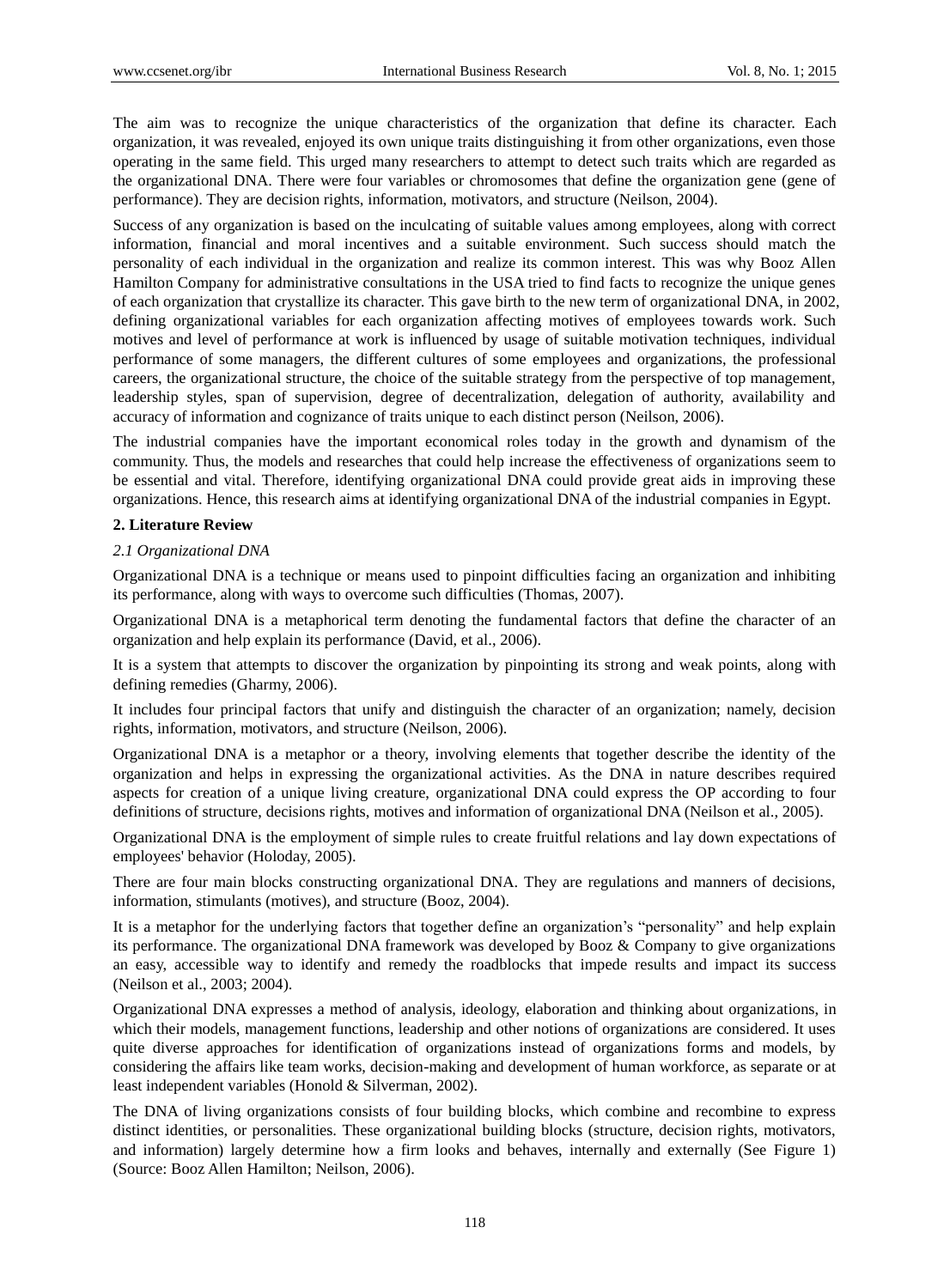

Figure 1. The four building blocks of organizational DNA

Source: Booz Allen Hamilton.

According to the above figure, the DNA of a living organization has four bases that, combined in myriad ways, define an organization's unique traits. These bases are [\(Neilson, et al., 2003; 2004\):](http://www.strategy-business.com/article/04210?pg=all#authors) 

*1) Decision Rights.* Who decides what? How many people are involved in a decision process? Where does one person's decision-making authority end and another's begin?. It is the definition of the basic techniques of actual decision taking in the organization, besides efficiency of organization's work, speed of supplying products, good services, and time needed to get the outcome. Decision rights are the basic task that should be tackled by organizations that suffer functional imbalance as they are the cornerstone of efficient development.

*Decision rights* mean the underlying mechanism of how decisions are truly made (Hamilton, 2005). In particular, this means firstly, making decisions authorities and responsibilities as clear as possible and secondly, appoint "process owners" the business unit or functional managers who lead the revitalization of business processes and who will be accountable for its success- and empower them (Bordia et al., 2005).

*2) Motivators.* What objectives, incentives, and career alternatives do people have? How are people rewarded, financially and nonfinancially, for what they achieve? What are they encouraged to care about, by whatever means, explicit or implicit? They are the means employed by an organization to stimulate and motivate its employees for better performance. They are not limited to finances, but include material and moral means of motivation to urge employees to do their utmost for motivators. Motivators help employees match their own goals with those of the organization.

Motivators take part in shaping behavior and in influencing OP. Motivators include more than money, they also include nonfinancial aspects like goals, preference, and accomplishment (Ivancevich & Matteson, 2002). Balancing between positive (financial and nonfinancial) and negative (punishment) motivational considerations is one of the main issues that managers must attend (Thompson & Stricland, 2003). Motivation is a powerful tool for furthering the organization's strategic goals. First, awards have a major impact on employee attitudes. Second, employee compensation is typically a significant organizational cost and thus requires close scrutiny (Noe et al., 1994).

*3) Information.* What metrics are used to measure performance? How are activities coordinated, and how is knowledge transferred? How are expectations and progress communicated? Who knows what? Who needs to know what? How is information transferred from the people who have it to the people who require it?. It is the basic means for the transfer and dissemination of knowledge inside an organization from holders of information to those in need of it. It is the mover of activities at the organization and may be employed to measure employees' performance as bad information affect the remaining components of DNA, especially decision rights and motivators. Without accurate information, decision makers cannot take decisive steps and seize available market opportunities, while employees do not gain the appreciation they deserve.

Information can play two critical roles in today's organizations that are organizational response to business pressures (Turban et al., 1999), and enhance key business functions (Wheelen & Hunger, 2004). Information explains what metrics are used to measure performance? How are activities coordinated, and how is knowledge transferred? How are expectations & progress communicated? Who know what? Who need to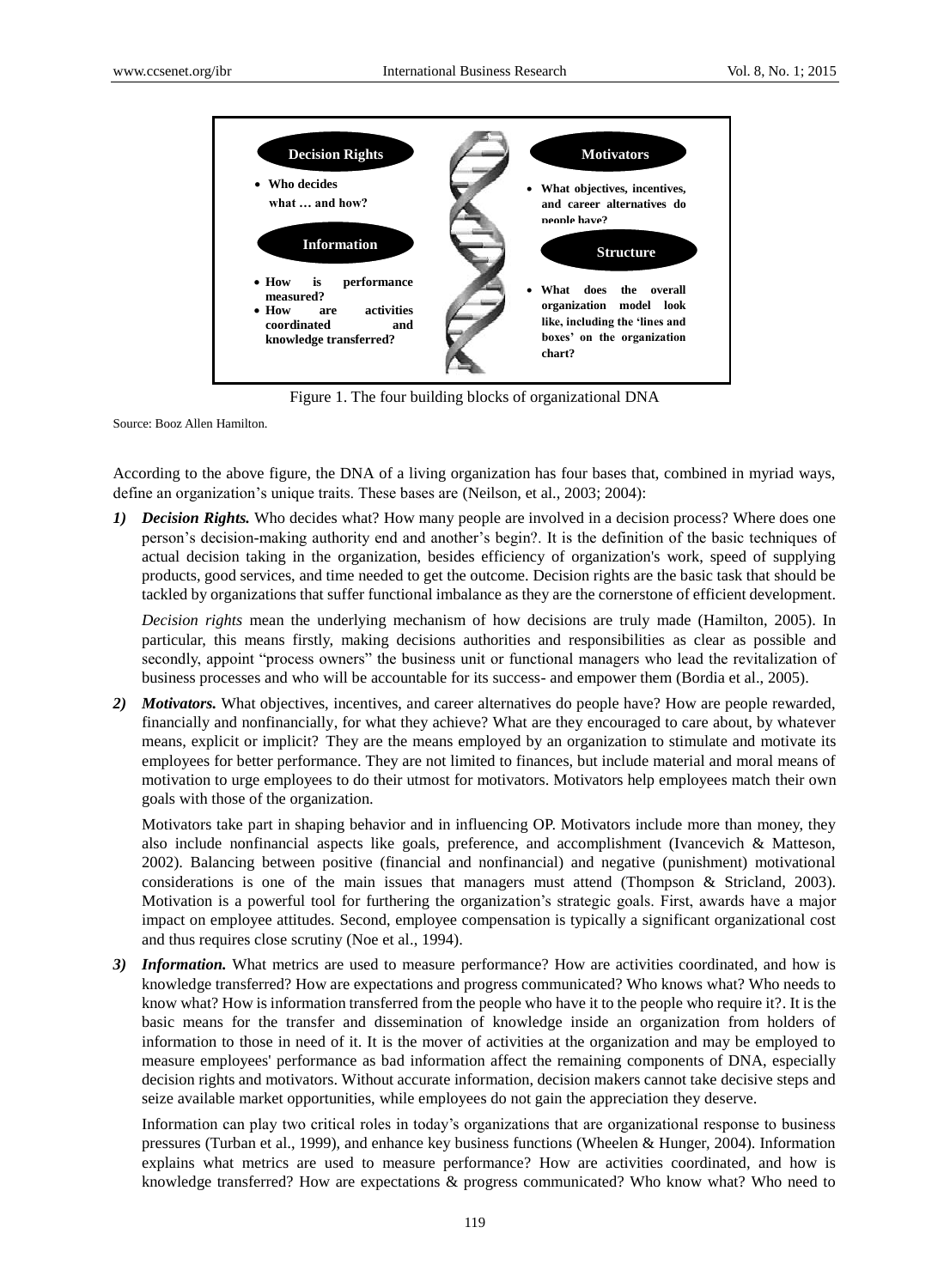know what? (Neilson et al., 2005).

*4) Structure.* What does the organizational hierarchy look like? How are the lines and boxes in the organization chart connected? How many layers are in the hierarchy, and how many direct reports does each layer have?. It is the organizational map including administrative levels, direct reports, professional career, transfers, and promotions inside an organization. Structure is the clearest of the four components of DNA as it is the launching pad of organizational change programs. Structure should not be the starting point, but the logical outcome of the options relating to the other three determinants; decision rights, information, and motivators. It is the climax not the basis of efforts of reorganization (Govindarajan  $\&$  Trimble, 2006).

Structure is the sum total of the ways in which the organization divides its labor into distinct tasks to ensure effective communication, coordination, and integration of efforts across departments (Hodge & Anthony, 1991; Daft, 2001). The structure, multiple organization layers and narrow span of control often result in excess bureaucracy and bottlenecked decision making. Executions must draw attention toward two remedies. First, rooting out and eliminating or redeploying shadow staff-people performing tasks that duplicate the performed elsewhere in organization-resources are a key to improve OP. Second, managing the career path and ensuring rotations in different geographies, functions, and roles is important to the development of well-rounded senior managers of product development (Bordia et al., 2005).

Constructing organizational blocks and their combinations determine the behavior of an organization and success or failure in achieving organizational goals. It is believed by this approach that competent people in an organization, who are the main and principle forces of successful organizations, are merited by proper values, equipped by correct information and motivated by appropriateness rewards. It is the main challenge to provide unique rows and proper relations of the organizational constructive blocks that cause the personal interests of people to conform with the organization's operating programs. The only appropriate condition is that the four constructive blocks in the organization to operate with each other and solve the organization problems as regards the organizational goals (Neilson, et al., 2005).

# *2.2 Organizational Performance*

The performance of an organization is a determinant of its very existence. Systematic or abrupt decline in performance level may lead to organizational death or mortality (Baum & Singh, 1994), a situation that occurs when "an organization fails, closes down its operations, and disbands its constituent elements" (Carroll  $\&$ Delacroix, 1982).

Despite the large corpus of research and studies on performance, no agreement on the concept of performance is found. Most researchers express their performance through the success achieved by the organization in achieving its objectives. Performance is a reflection of the organization's ability to achieve its goals, or in other words, the organization's ability to achieve long-term goals (Miller & Broamiley, 1990).

Performance is a combination of resources, capabilities of the organization that are being used efficiently and effectively in order to achieve its objectives (Collis & Montgomrey, 1995).

Performance is the level of the outputs of the organization after conducting operations on its inputs. It is the output of the activities that occur within the organization (Wit & Meyer, 1998). Hence, after a thorough review of the different concepts of performance, It can be argued that performance in its simplest form is the desired results which the organization seeks to achieve efficiently and effectively.

Darroch (2003) maintains that the dimensions of OP are in two basic dimensions of performance. They can be explained as follows:

- *1) Comparative Performance* refers to the understanding of the different categories of employees to the level of profitability of the organization where they work, the market share, and the level and speed of growth of the organization compared to organizations working in the same area.
- *2) Internal Performance* refers to the understanding of the different categories of employees to the level of the OP to which they belong in the short term and long-term, and also the possibility of achieving the performance targets set for the organization, both in the short term and long term.

# **3. Research Model**

The proposed comprehensive conceptual model is presented in Figure (1). The diagram below shows that there is one independent variable for the study of organizational DNA. There is one dependent variable OP. It shows the rational link between the two types of observed variables i.e. independent, and dependent variables. From the above discussion, the research model is as shown in Figure (1) below.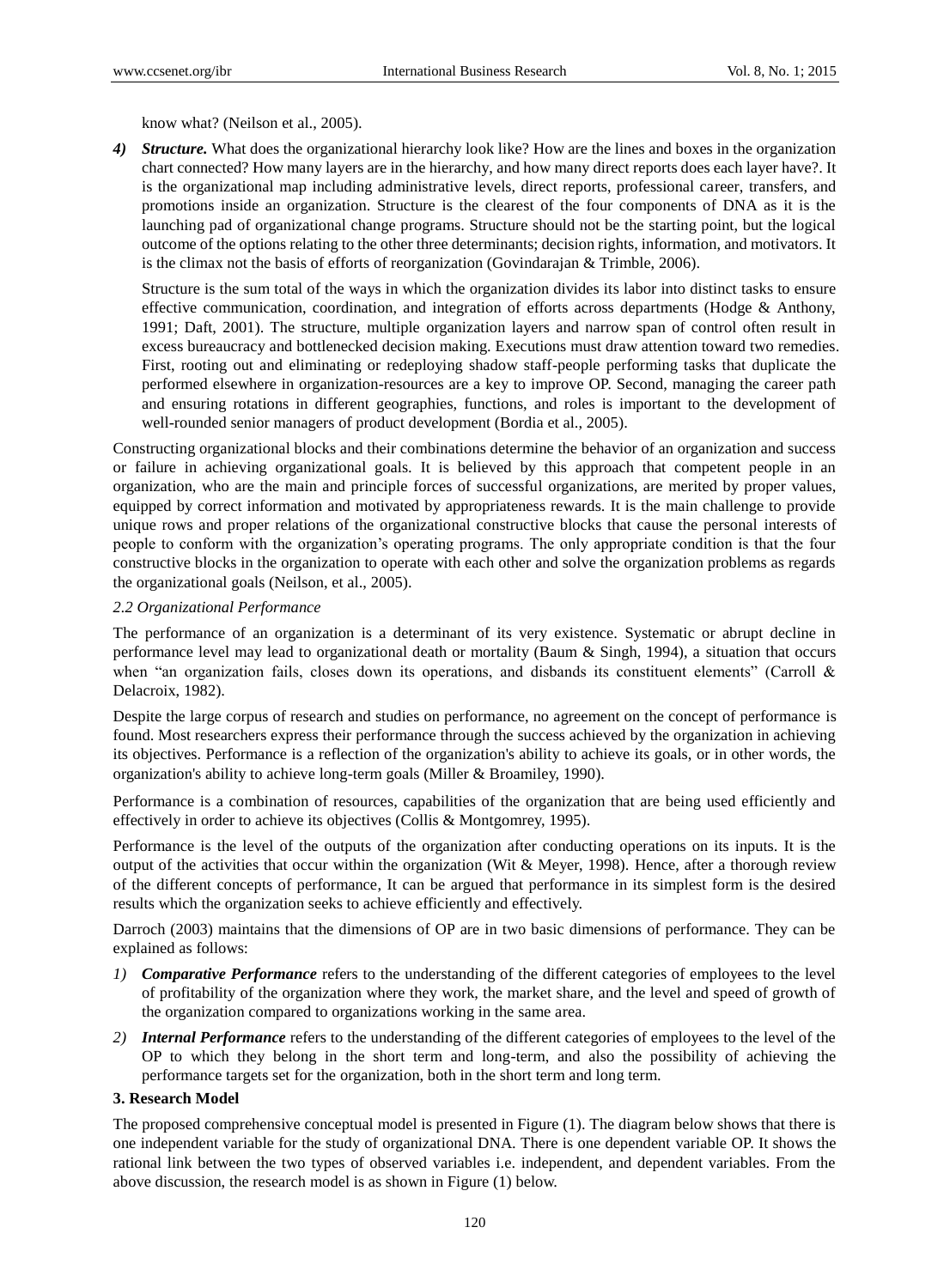

Figure 2. Proposed comprehensive conceptual model

The research framework suggests that organizational DNA in an organization have an impact on OP. Organizational DNA as measured consists of decision rights, information, motivators, and structure (Booz Allen Hamilton, 2002; Neilson, et al., 2003; 2004; Booz, 2004; Neilson, et al., 2005; Holoday, 2005; Remecker & Bowdin, 2005; Neilson, 2006; Vijay & Chrise, 2006; Vanmullem & Hondeghem, 2007; and Soroush, et al., 2013). OP is measured in terms of comparative performance and internal performance (Darroch, 2003; Pathirage, et al., 2007; Chen & Mohamed, 2007; and Lurdvall & Nielsen, 2007).

#### **4. Research Questions and Hypotheses**

The attempt of this study was to determine:

- *Q1: The relationship between organizational DNA (decision rights) and OP at the industrial companies at Sadat city in Egypt.*
- *Q2: The nature of the relationship between organizational DNA (information) and OP at the industrial companies at Sadat city in Egypt.*
- *Q3: The extent of the relationship between organizational DNA (motivators) and OP at the industrial companies at Sadat city in Egypt.*
- *Q4: The nature and the extent of the relationship between organizational DNA (structure) and OP at the industrial companies at Sadat city in Egypt.*

The following hypotheses were developed to decide if there is a significant correlation between organizational DNA and OP.

- *H1: Organizational DNA (decision rights) has no significant effect on OP at industrial companies at Sadat city in Egypt.*
- *H2: Organizational DNA (information) has no significant impact on OP at industrial companies at Sadat city in Egypt.*
- *H3: Organizational DNA (motivators) has no significant effect on OP at industrial companies at Sadat city in Egypt.*
- *H4: Organizational DNA (structure) has no significant influence on OP at industrial companies at Sadat city in Egypt.*

## **5. Research Strategy**

*5.1 Population and Sample*

The population of the study included all employees at the industrial companies in Sadat city in Egypt. The total population is 11550 employees. Determination of respondent sample size was calculated using the formula (Daniel, 1999) as follows:

$$
n = \frac{N \times (Z)^2 \times P (1-P)}{d^2 (N-I) + (Z)^2 \times P (1-P)}
$$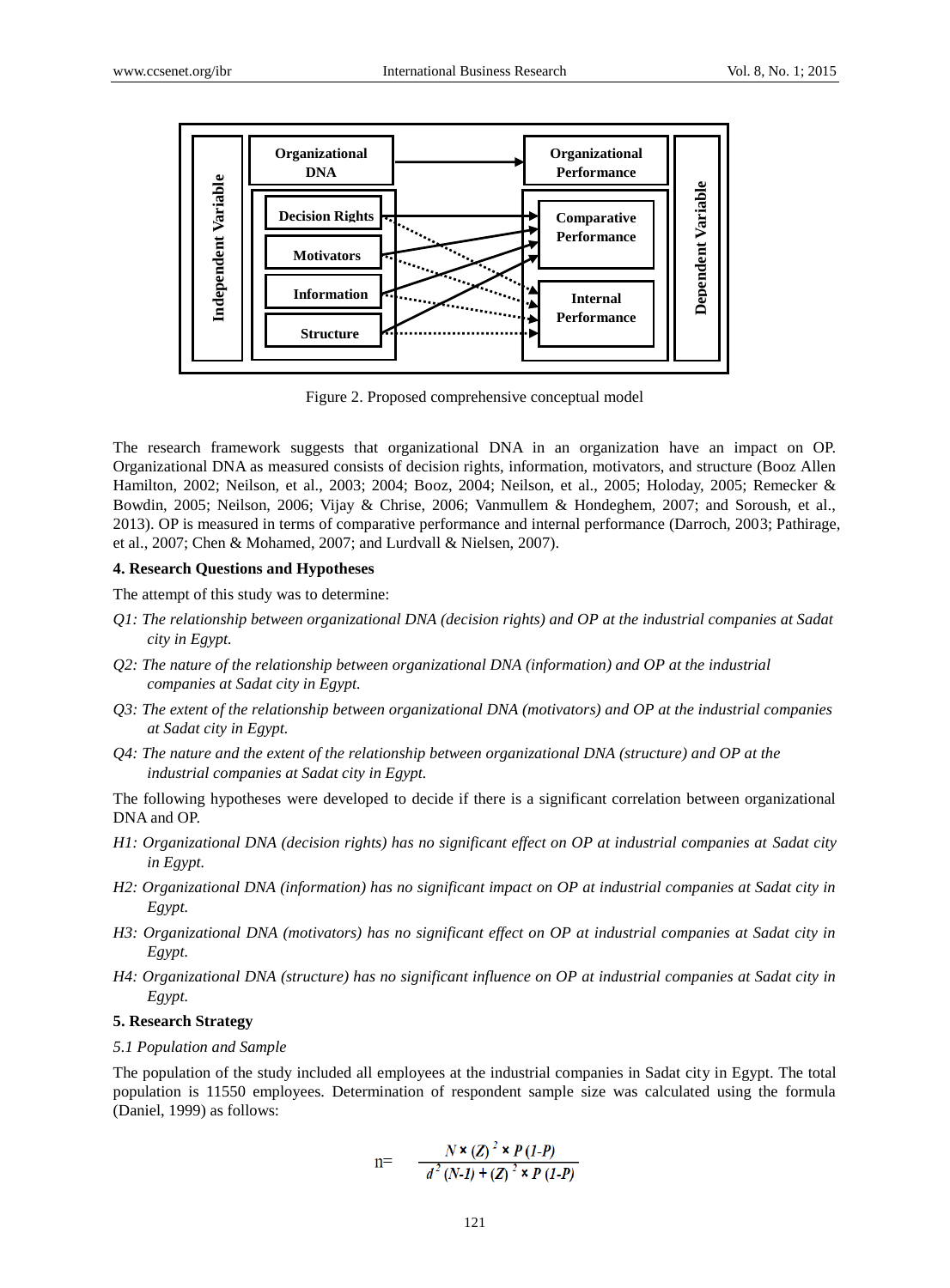The number of samples obtained by 372 employees at the industrial companies in Sadat city in Egypt is presented in Table 1.

#### Table 1. Distribution of the sample size

| <b>Industrial Companies</b>              | <b>Employees</b> | <b>Percentage</b> | <b>Sample Size</b> |
|------------------------------------------|------------------|-------------------|--------------------|
| Ezz Company for Reinforcement Steel      | 2100             | 18.2%             | $372X$ 18.2% = 68  |
| Arab Company for Steel (Arco Steel)      | 750              | 6.5%              | $372X$ 6.50% = 24  |
| Horizon for Investment (Geraneto)        | 1200             | 10.4%             | $372X$ 10.4% = 39  |
| Egyptian-American Steel Company (Bishan) | 3300             | 28.6%             | $372X$ 28.6% = 106 |
| Al Gawhara for Ceramics                  | 2700             | 23.4%             | $372X$ 23.4% = 87  |
| Egyptian Group for Investments (Prima)   | 1500             | 12.9%             | $372X$ 12.9% = 48  |
| <b>Total</b>                             | 11550            | 100%              | $372X$ 100% = 372  |

Source: Personnel Department at Industrial Companies, Sadat City, Egypt, 2013.

#### Table 2. Characteristics of the sample

| <b>Variables</b>        |                   | Frequency | Percentage |
|-------------------------|-------------------|-----------|------------|
|                         | Male              | 220       | 73.3%      |
| $1 - Sex$               | Female            | 80        | 26.7%      |
|                         | <b>Total</b>      | 300       | 100%       |
|                         | Single            | 120       | 40.0%      |
| 2- Marital Status       | Married           | 180       | 60.0%      |
|                         | <b>Total</b>      | 300       | 100%       |
|                         | Under 30          | 110       | 36.7%      |
|                         | From 30 to 45     | 155       | 51.6%      |
| $3 - Age$               | Above 45          | 35        | 11.7%      |
|                         | <b>Total</b>      | 300       | 100%       |
|                         | Secondary school  | 100       | 33.3%      |
|                         | University        | 170       | 56.7%      |
| 4- Educational Level    | Post Graduate     | 30        | 10.0%      |
|                         | <b>Total</b>      | 300       | 100%       |
|                         | Less than 5 years | 60        | 20.0%      |
|                         | From 5 to 10      | 215       | 71.7%      |
| 5- Period of Experience | More than 10      | 25        | 8.3%       |
|                         | <b>Total</b>      | 300       | 100%       |

#### *5.2 Procedure*

The goal of this study was to identify the significant role of organizational DNA in improving OP. It was necessary to explore the four building blocks of organizational DNA (decision rights, information, motivators, and structure) and OP at the industrial companies in Sadat City.

A survey research method was used to collect data. The questionnaire included three questions, relating to organizational DNA, OP, and biographical information of employees. Data collection took approximately two months. Survey responses were 81%, 300 completed surveys out of the 372 distributed.

# *5.3 Research Variables and Methods of Measuring*

The study of data collected through questionnaires has three sources: organizational DNA, OP, and basic respondent demographic data.

The 64-item scale of organizational DNA section is based on Booz Allen Hamilton, 2002; Neilson, et al., 2003;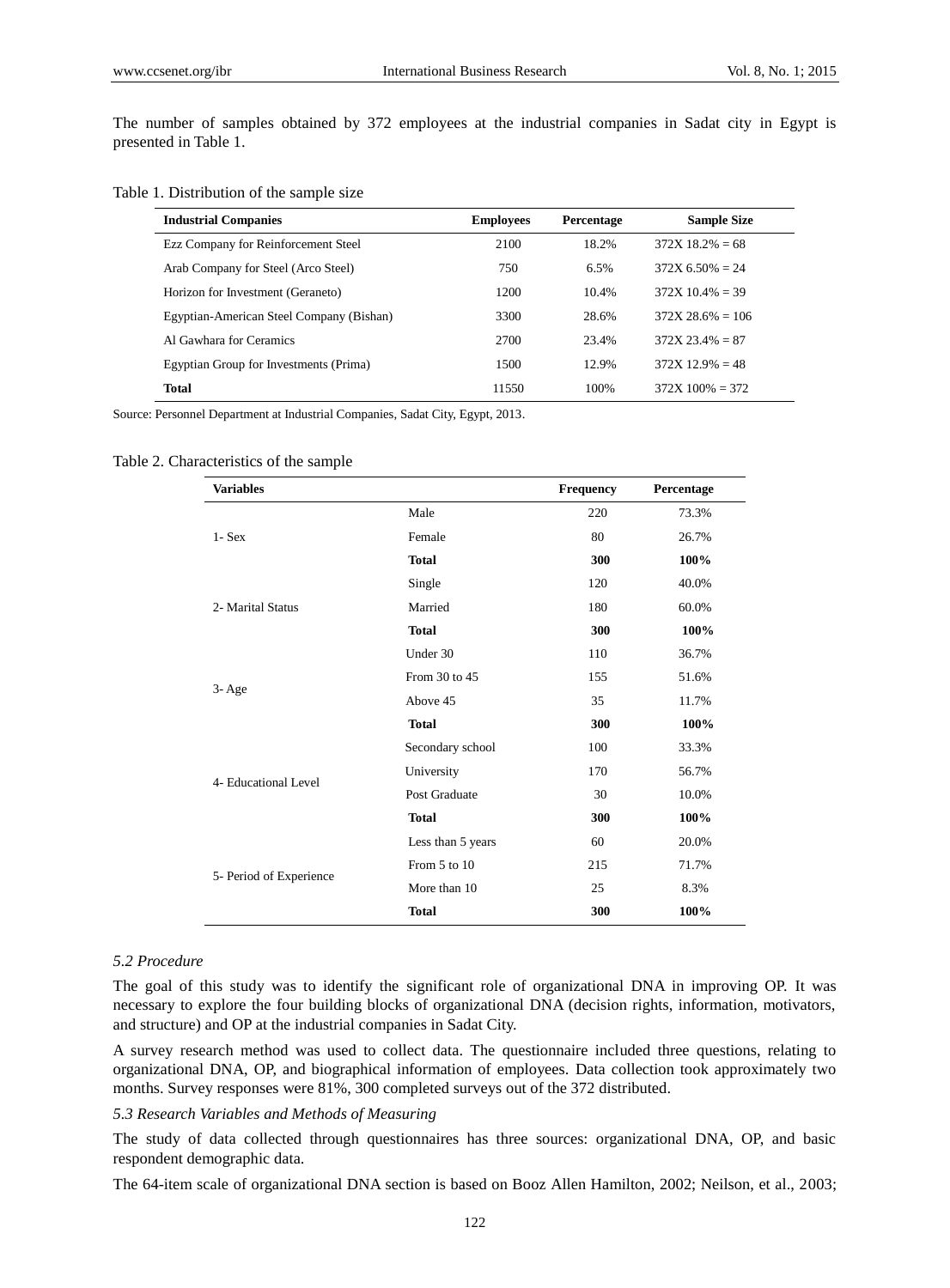2004; Booz, 2004; Neilson, et al., 2005; Holoday, 2005; Remecker & Bowdin, 2005; Neilson, 2006; Vijay & Chrise, 2006; Vanmullem & Hondeghem, 2007; and Soroush, et al., 2013. There were 18 items measuring decision rights, 17 items measuring information, 15 items measuring motivators, and 14 items measuring structure.

The 7- item scale of OP section is based on Darroch, 2003; Pathirage, et al., 2007; Chen & Mohamed, 2007; and Lurdvall & Nielsen, 2007. There were three items measuring comparative performance, and four items measuring internal performance.

Responses to all items scales were anchored on a five (5) point Likert scale for each statement which ranges from (5) "full agreement," (4) for "agree," (3) for "neutral," (2) for "disagree," and (1) for "full disagreement."

#### *5.4 Data Analysis and Testing Hypotheses*

The researcher has employed the following methods: (1) Cronbach's alpha or ACC, (2) Multiple Regression Analysis (MRA), and (3) F- test and T-test. All these tests are found in SPSS.

## **6. Hypotheses Testing**

Before testing the hypotheses and research questions, descriptive statistics were performed to find out means and standard deviations of organizational DNA and OP.

| <b>Variables</b>       | <b>The Dimension</b>             | Mean | <b>Standard Deviation</b> |
|------------------------|----------------------------------|------|---------------------------|
|                        | Organizational Culture           | 3.91 | 1.138                     |
|                        | <b>Organization Strategy</b>     | 3.63 | 1.354                     |
| <b>Decision Rights</b> | Leadership Styles                | 4.38 | 0.705                     |
|                        | Degree of Decentralization       | 3.59 | 1.262                     |
|                        | <b>Total Measurement</b>         | 3.85 | 0.953                     |
|                        | Availability of Information      | 4.41 | 0.545                     |
|                        | Appropriateness of Information   | 3.68 | 0.935                     |
| <b>Information</b>     | Timing to Obtain Information     | 3.02 | 1.387                     |
|                        | Cost of Information              | 4.57 | 0.516                     |
|                        | <b>Communication Systems</b>     | 4.62 | 0.531                     |
|                        | <b>Total Measurement</b>         | 4.02 | 0.561                     |
|                        | Wage                             | 3.58 | 1.359                     |
|                        | Teamwork                         | 4.47 | 0.522                     |
| <b>Motivators</b>      | Financial Rewards and Incentives | 4.51 | 0.573                     |
|                        | Promotion and Advancement        | 4.69 | 0.382                     |
|                        | <b>Total Measurement</b>         | 4.30 | 0.539                     |
|                        | Size of Organization             | 3.49 | 1.391                     |
|                        | <b>Professional Career</b>       | 3.62 | 1.245                     |
| <b>Structure</b>       | Span of Supervision              | 2.95 | 1.412                     |
|                        | Compliance with Regulations      | 3.90 | 1.134                     |
|                        | <b>Total Measurement</b>         | 3.53 | 1.117                     |
|                        | Comparative Performance          | 3.75 | 0.955                     |
| <b>OP</b>              | <b>Internal Performance</b>      | 4.21 | 0.854                     |
|                        | <b>Total Measurement</b>         | 4.01 | 0.663                     |

Table 3. The mean and standard deviations of organizational DNA and OP

According to Table 3, the different facets of decision rights are examined. Most respondents identified the presence of organizational culture ( $M=3.91$ ,  $SD=1.138$ ). This was followed by organizational strategy ( $M=3.63$ , SD=1.354), leadership style (M=4.38, SD=0.705), degree of decentralization (M=3.59, SD=1.262) and the total measurement for decision rights (M=3.85, SD=0.953).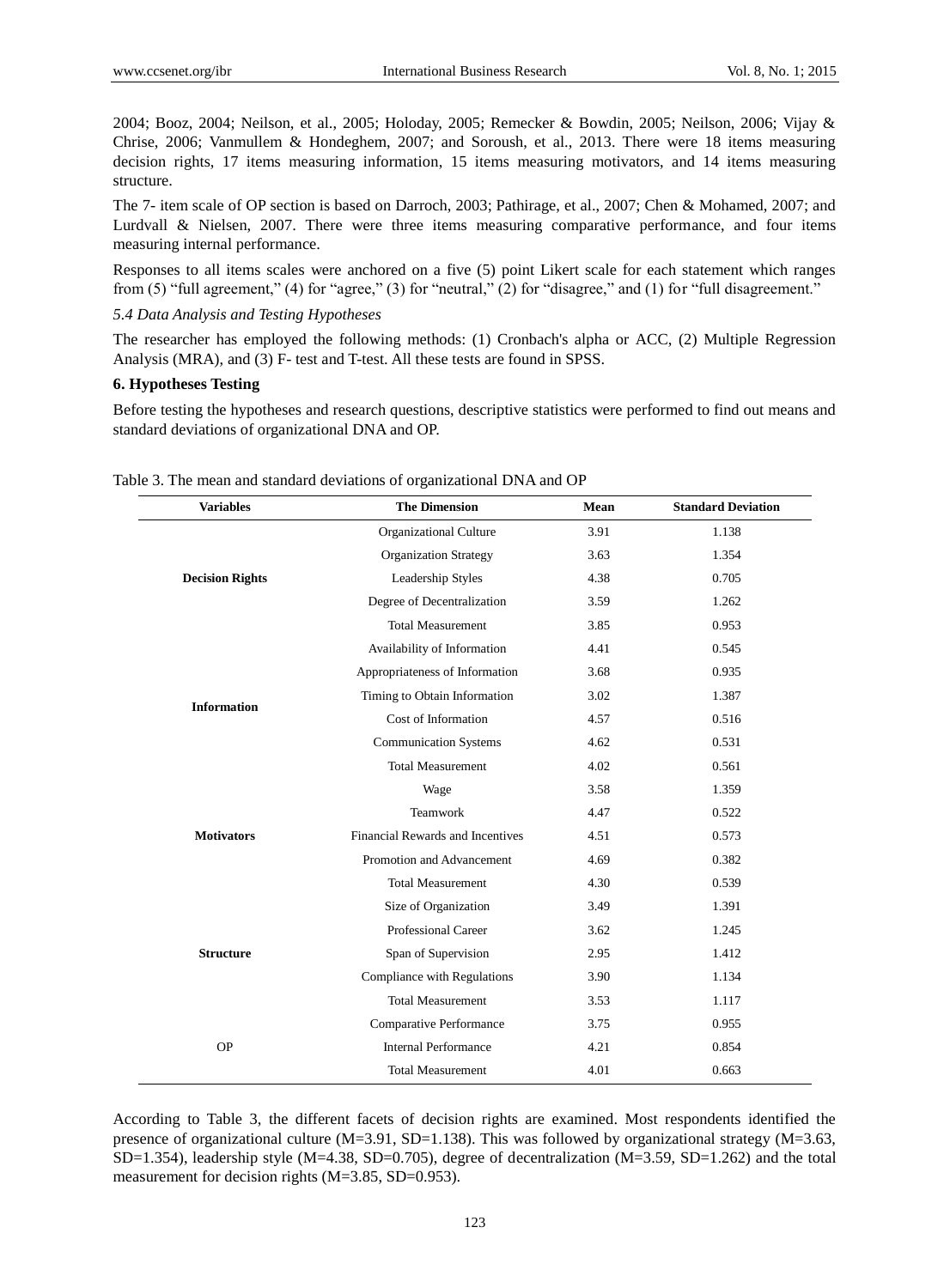The different facets of information are investigated. Most respondents identified the presence of availability of information (M=4.41, SD=0.545). This was followed by appropriateness of information (M=3.68, SD=0.935). timing to obtain information (M=3.02, SD=1.387), cost of information (M=4.57, SD=0.526), availability of right communication systems  $(M=4.62, SD=0.531)$ , and the total measurement for information  $(M=4.02, SD=0.561)$ .

The different facets of motivators are studied. Most respondents identified the presence of wage (M=3.58, SD=1.359). This was followed by teamwork  $(M=4.47, SD=0.522)$ , financial rewards and incentives  $(M=4.51,$ SD=0.573), opportunities for promotion and advancement (M=4.69, SD=0.382), and the total measurement for motivators (M=4.30, SD=0.539).

The different facets of organizational structure are examined. Most respondents identified the presence of organizational size (M=3.49, SD=1.391). This was followed by professional career (M=3.62, SD=1.245), span of supervision (M=2.95, SD=1.412), degree of compliance with law and regulations (M=3.90, SD=1.134) and the total measurement for organizational structure (M=3.53, SD=1.117).

The different facets of OP (comparative performance and internal performance) are examined. Most respondents identified the presence of internal performance  $(M=4.21, SD=0.854)$ , comparative performance  $(M=3.75,$ SD=0.955) and the total measurement of OP (M=4.01, SD=0.663).

#### *6.1 Evaluating Reliability*

ACC was used to assess the reliability of the scales. Item analysis indicated that dropping any items from the scales would not significantly raise the alphas. Table (4) shows the results of the reliability test for each variable of organizational DNA and OP.

| Table 4. Reliability of organizational DNA and OP |  |  |
|---------------------------------------------------|--|--|
|---------------------------------------------------|--|--|

| <b>Variables</b>                     | <b>Dimension</b>                 | <b>Number of Statement</b>                                                                                                                                                                | <b>ACC</b> |
|--------------------------------------|----------------------------------|-------------------------------------------------------------------------------------------------------------------------------------------------------------------------------------------|------------|
|                                      | Organizational Culture           | $\overline{4}$                                                                                                                                                                            | 0.8991     |
|                                      | <b>Organization Strategy</b>     | 5                                                                                                                                                                                         | 0.9602     |
| <b>Decision Rights</b>               | Leadership Styles                | $\overline{4}$                                                                                                                                                                            | 0.8589     |
|                                      | Degree of Decentralization       | 5                                                                                                                                                                                         | 0.9423     |
|                                      | <b>Total Measurement</b>         | 18                                                                                                                                                                                        | 0.9510     |
|                                      | Availability of Information      | $\overline{4}$                                                                                                                                                                            | 0.7332     |
|                                      | Appropriateness of Information   | 3                                                                                                                                                                                         | 0.6332     |
| <b>Information</b>                   | Timing to Obtain Information     | $\overline{4}$                                                                                                                                                                            | 0.9202     |
|                                      | Cost of Information              | 3                                                                                                                                                                                         | 0.6454     |
|                                      | <b>Communication Systems</b>     | 3                                                                                                                                                                                         | 0.7147     |
|                                      | <b>Total Measurement</b>         | 17<br>$\overline{4}$<br>$\overline{4}$                                                                                                                                                    | 0.8421     |
|                                      | Wage                             |                                                                                                                                                                                           | 0.9465     |
|                                      | Teamwork                         |                                                                                                                                                                                           | 0.8408     |
| <b>Motivators</b>                    | Financial Rewards and Incentives | 3                                                                                                                                                                                         | 0.7094     |
|                                      | Promotion and Advancement        | $\overline{4}$<br><b>Total Measurement</b><br>15<br>Size of Organization<br>3<br>Professional Career<br>$\overline{4}$<br>Span of Supervision<br>3<br>4<br><b>Total Measurement</b><br>14 | 0.8571     |
|                                      |                                  |                                                                                                                                                                                           | 0.8654     |
|                                      |                                  |                                                                                                                                                                                           | 0.9378     |
|                                      |                                  |                                                                                                                                                                                           | 0.9178     |
| <b>Structure</b>                     |                                  |                                                                                                                                                                                           | 0.9013     |
|                                      | Compliance with Regulations      |                                                                                                                                                                                           | 0.8994     |
|                                      |                                  |                                                                                                                                                                                           | 0.9532     |
|                                      | Comparative Performance          | 3                                                                                                                                                                                         | 0.6454     |
| Organizational<br><b>Performance</b> | <b>Internal Performance</b>      | $\overline{4}$                                                                                                                                                                            | 0.7672     |
|                                      | <b>Total Measurement</b>         | 7                                                                                                                                                                                         | 0.6444     |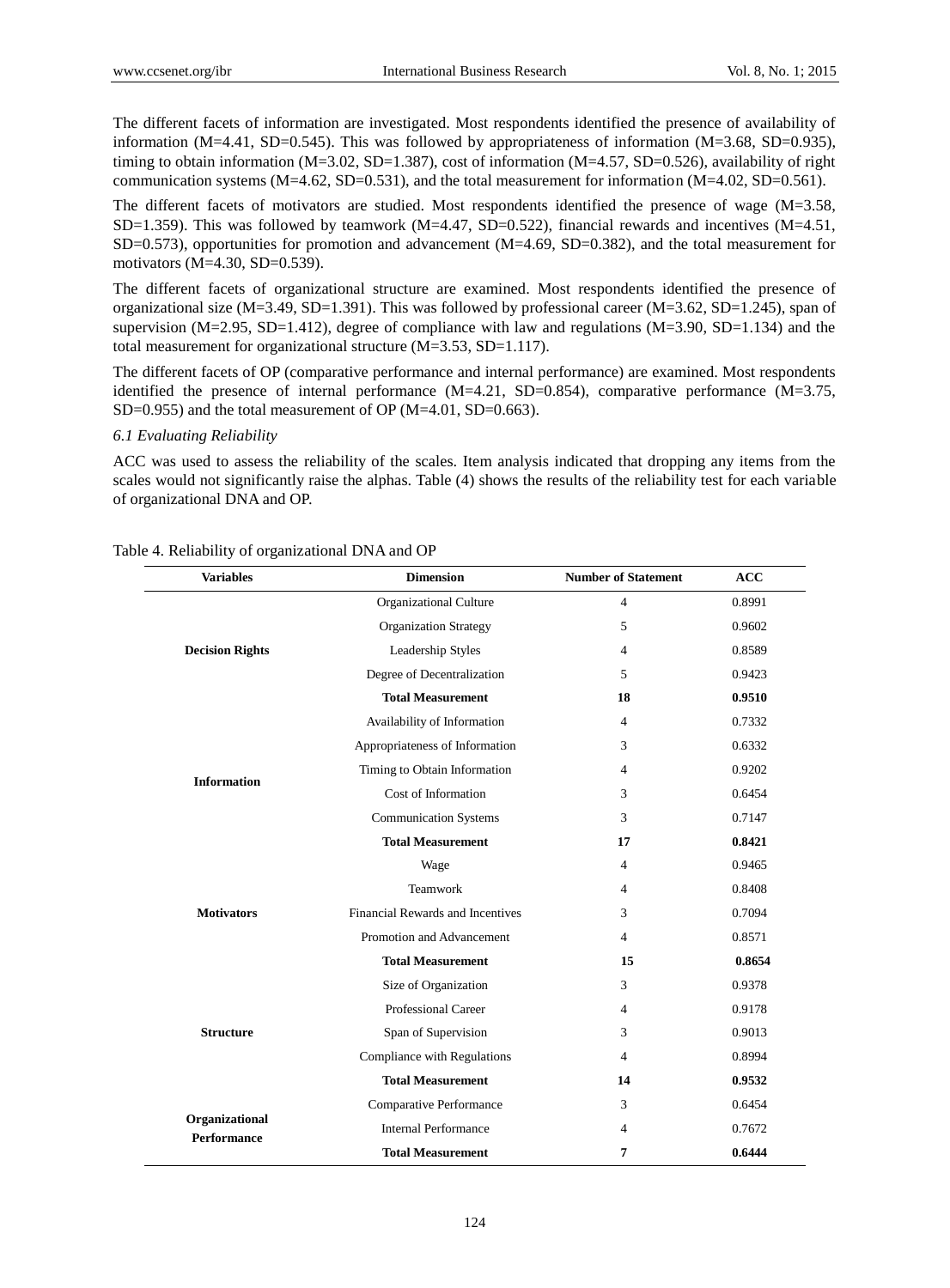To assess the reliability of the data, Cronbach's alpha test was conducted. Table 4 shows the reliability results for EC, JS, and OC. All items had alphas above 0.70 and were therefore excellent, according to Langdridge's (2004) criteria.

The 64 items of organizational DNA are reliable because the ACC is 0.9750. The 18 items of decision rights scales are reliable due to the fact that the ACC is 0.9510. The organizational culture, which consists of 4 items, is reliable since the ACC is 0.8991. The 5 items related to organizational strategy are reliable as ACC is 0.9602. Furthermore, the leadership style, which consists of 4 items, is reliable due to the fact that the ACC is 0.8589. The 5 items related to degree of decentralization are reliable since ACC is 0.9423. Thus, the reliability of decision rights can be acceptable.

The 17 items of information scales are reliable due to the fact that the ACC is 0.8421. The availability of information, which consists of four items, is reliable since the ACC is 0.7332. The three items related to appropriateness of information are reliable as ACC is 0.6332. Furthermore, the timing to obtain information, which consists of four items, is reliable due to the fact that the ACC is 0.9202. The three items related to cost of information are reliable since ACC is 0.6454 while the last three items related to communication systems is reliable as the ACC is 0.7147. Thus, the reliability of information can be acceptable.

The 15 items of motivators scales are reliable because the ACC is 0.8654. The wage, which consists of 4 items, is reliable since the ACC is 0.9465. The four items related to teamwork are reliable as ACC is 0.8408. Furthermore, the financial rewards and incentives, which consists of three items, is reliable due to the fact that the ACC is 0.7094. The 4 items related to opportunities for promotion and advancement are reliable since ACC is 0.8571. Thus, the reliability of motivators can be acceptable.

The 14 items of organizational structure scales are reliable due to the fact that the ACC is 0.9532. The organizational size, which consists of three items, is reliable since the ACC is 0.9378. The four items related to professional career are reliable as ACC is 0.9178. The three items related to span of supervision are reliable since ACC is 0.9013 while the last four items related to degree of compliance with law and regulations is reliable as the ACC is 0.8994. Thus, the reliability of organizational structure can be acceptable.

The 7 items of OP are reliable due to the fact that the ACC is 0.6444. The comparative performance, which consists of 3 items, is reliable since the ACC is 0.6454 while the four items related to internal performance is reliable as the ACC is 0.7672. Thus, the reliability of OP can be acceptable.

Accordingly, two scales were defined, organizational DNA (64 variables), where ACC represented about 0.9750, and OP (7 variables), where ACC represented 0.6444.

*6.2 Organizational DNA (Decision Rights) and OP*

The relationship between organizational DNA (Decision Rights) and OP is determined. The first hypothesis to be tested is:

# *H1: Organizational DNA (Decision Rights) has no significant effect on OP at industrial companies at Sadat city in Egypt.*

| <b>Hypothesis</b>          | <b>Independent Variables</b> | <b>Dependent Variable</b> | <b>Pearson Correlation</b> | <b>Sign</b> |
|----------------------------|------------------------------|---------------------------|----------------------------|-------------|
|                            | Organizational Culture       |                           | $0.820**$                  | 0.000       |
|                            | <b>Organization Strategy</b> |                           | $0.786^{**}$               | 0.000       |
| H1                         | Leadership Styles            | <b>OP</b>                 | $0.281$ **                 | 0.000       |
| Degree of Decentralization |                              | $0.783***$                | 0.000                      |             |
| <b>Total Measurement</b>   |                              |                           | $0.861**$                  | 0.000       |

|  | Table 5. Correlation between organizational DNA (decision rights) and OP |  |  |  |
|--|--------------------------------------------------------------------------|--|--|--|
|--|--------------------------------------------------------------------------|--|--|--|

*Note:* \*\* Correlation is significant at 0.01 level.

According to Table 5, there is statistically significant correlation between OP and the aspects of organizational DNA (Decision Rights). For organizational culture and OP, the R value is 0.820 whereas organization strategy and OP shows R value of 0.786.

The R value of 0.281 represents the correlation between leadership styles and OP. Degree of decentralization and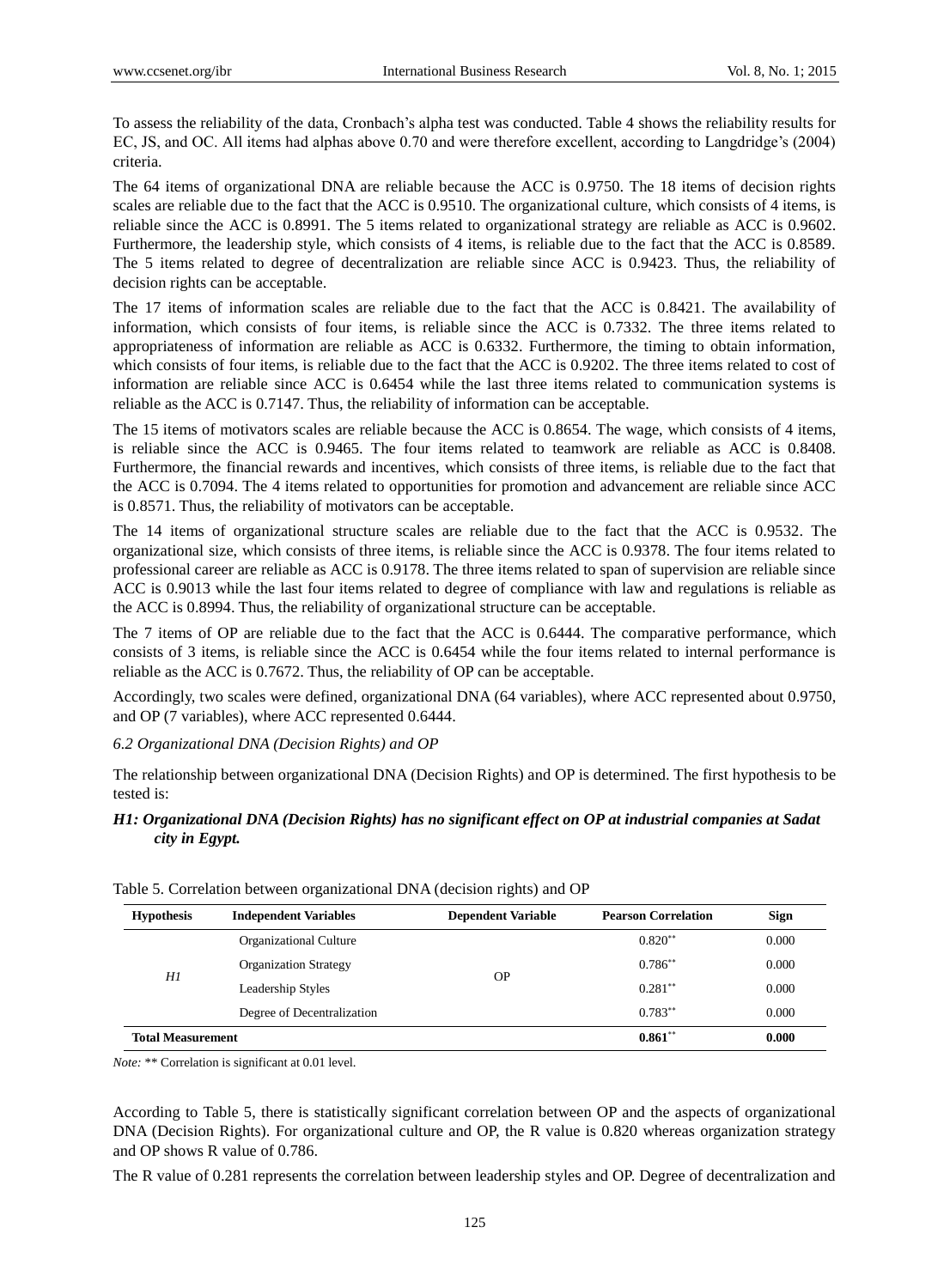OP show R value of 0.783.

| <b>The Variables of Decision Rights</b>       | <b>Beta</b> | $\bf{R}$  | $\mathbb{R}^2$ |
|-----------------------------------------------|-------------|-----------|----------------|
| Organizational Culture                        | $0.409**$   | $0.820**$ | 0.6724         |
| <b>Organization Strategy</b>                  | $0.193**$   | $0.786**$ | 0.6177         |
| Leadership Styles                             | $0.071*$    | $0.281**$ | 0.0789         |
| Degree of Decentralization                    | $0.325***$  | $0.783**$ | 0.6130         |
| <b>Multiple Correlation Coefficients</b><br>٠ | 0.873       |           |                |
| Coefficient of Determination<br>٠             | 0.762       |           |                |
| Calculated F<br>٠                             | 235.876     |           |                |
| Degree of Freedom<br>٠                        | 4,295       |           |                |
| Indexed F<br>٠                                | 3.32        |           |                |
| Level of Significance<br>٠                    |             | 0.000     |                |

Table 6. MRA results for organizational DNA (decision rights) and OP

 $*$   $*$  P  $< 01$ 

According to Table 6, the MRA resulted in the R2 of 0.762. This means that the OP can be explained by the dimensions of organizational DNA, for example, organizational culture (R2=0,672), organization strategy  $(R2=0.617)$ , leadership styles  $(R2=0.078)$ , and degree of decentralization  $(R2=0.613)$ .

Furthermore, differences in the OP can be interpreted by organizational DNA, for example, organizational culture (β=0,409), organization strategy (β =0,193), leadership styles (β =0,071), degree of decentralization (β  $=0.325$ ).

*Accordingly, it was decided to reject the null hypothesis which states that the organizational DNA (decision rights) has no significant effect on OP. The alternative hypothesis has been accepted because the model of MRA has shown that there was a fundamental relationship between organizational DNA (decision rights) and OP at the level of statistical significance level of 0.01.*

## *6.3 Organizational DNA (Information) and OP*

The relationship between organizational DNA (Information) and OP is determined. The second hypothesis to be tested is:

# *H2: Organizational DNA (Information) has no significant impact on OP at industrial companies at Sadat city in Egypt.*

| <b>Hypothesis</b>        | <b>Independent Variables</b>   | <b>Dependent Variable</b> | <b>Pearson Correlation</b> | <b>Sign</b> |  |
|--------------------------|--------------------------------|---------------------------|----------------------------|-------------|--|
|                          | Availability of Information    |                           | $0.161**$                  | 0.005       |  |
|                          | Appropriateness of Information |                           | $0.688**$                  | 0.000       |  |
| H2                       | Timing to Obtain Information   | <b>OP</b>                 | $0.595***$                 | 0.000       |  |
|                          | Cost of Information            |                           | $0.168**$                  | 0.003       |  |
|                          | <b>Communication Systems</b>   |                           | 0.027                      | 0.638       |  |
| <b>Total Measurement</b> |                                |                           | 0.617                      | 0.000       |  |
|                          |                                |                           |                            |             |  |

Table 7. Correlation between organizational DNA (information) and OP

*Note:* \*\* Correlation is significant at 0.01 level.

According to Table 7, there is a correlation between the aspects of organizational DNA (Information) and OP as a whole (R=0,617) and for each variable, for example, availability of information (R=0,161), appropriateness of information  $(R=0.688)$ , timing to obtain information  $(R=0.595)$ , cost of information  $(R=0.191)$  and communication systems (R=0,248).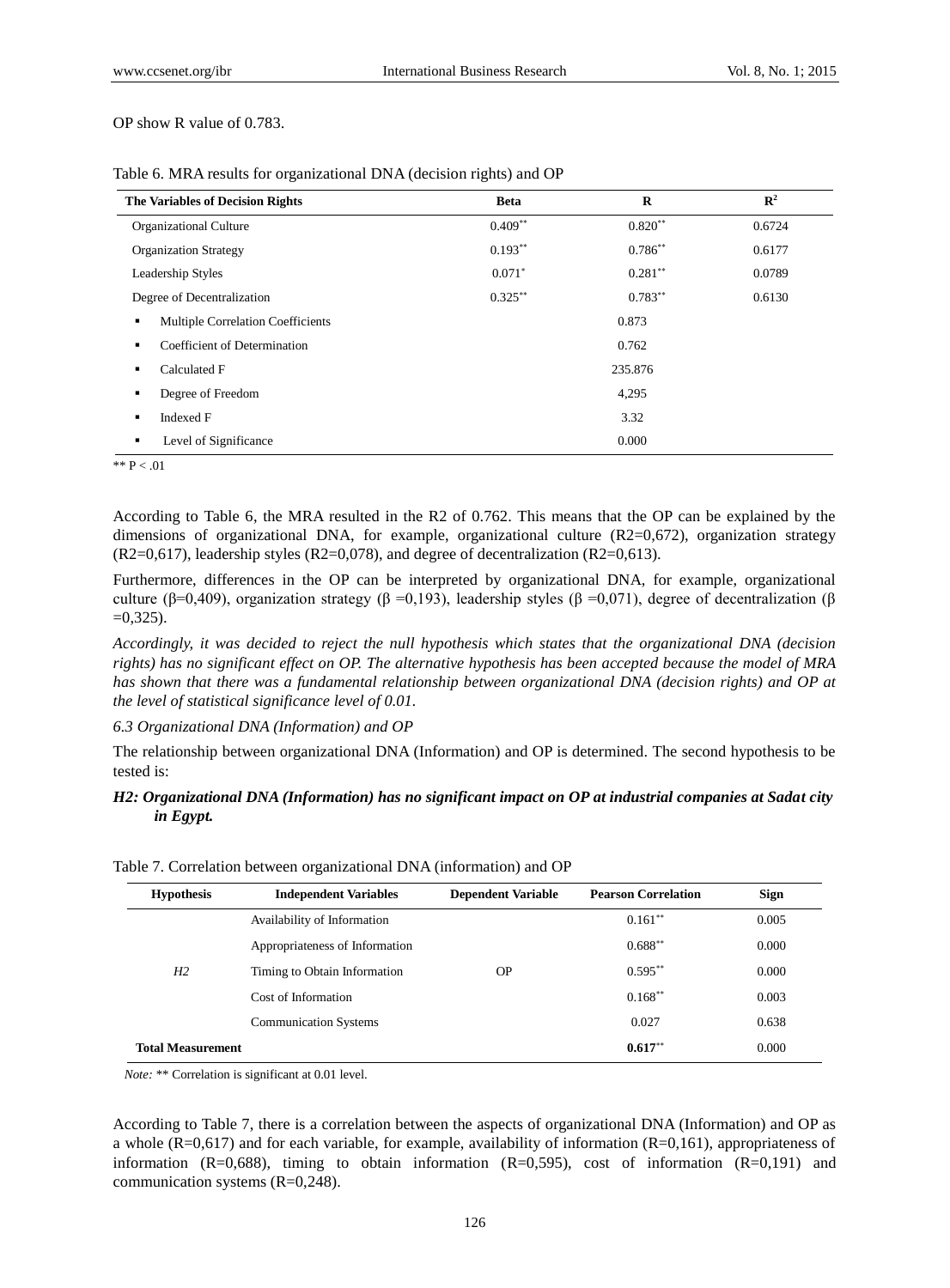| The Variables of Information           | <b>Beta</b> | R          | $\mathbf{R}^2$ |
|----------------------------------------|-------------|------------|----------------|
| Availability of Information            | 0.022       | $0.161**$  | 0.0259         |
| Appropriateness of Information         | $0.541**$   | $0.688**$  | 0.4733         |
| Timing to Obtain Information           | $0.391**$   | $0.595***$ | 0.3540         |
| Cost of Information                    | $0.191**$   | $0.168***$ | 0.0282         |
| <b>Communication Systems</b>           | $0.248**$   | 0.027      | 0.0007         |
| Multiple Correlation Coefficients<br>٠ |             | 0.796      |                |
| Coefficient of Determination<br>٠      |             | 0.634      |                |
| Calculated F                           |             | 101.887    |                |
| Degree of Freedom<br>٠                 |             | 5,294      |                |
| <b>Indexed F</b><br>٠                  |             | 3.01       |                |
| Level of Significance<br>٠             |             | 0.000      |                |

\*\*  $P < .01$ 

According to Table 8, organizational DNA dimension may interpret the total differentiation in OP as a whole (R2=0,634), and for each dimension, for example, availability of information (R2=0,025), appropriateness of information (R2=0,473), timing to obtain information (R2=0,354), cost of information (R2=0,028) and communication systems (R2=0,007).

Furthermore, the variables of organizational DNA better interpret differences in the OP, for example, availability of information (β=0,022), appropriateness of information (β =0,541), timing to obtain information (β =0,391), cost of information ( $\beta$  =0,191) and communication systems ( $\beta$  =0,248).

*For the results of a structural analysis of the MRA model, the direct effect of organizational DNA (Information) and OP is obtained. Because R is 0.796, and R2 is 0.634, there is enough empirical evidence to reject the null hypothesis.* 

#### *6.4 Organizational DNA (Motivators) and OP*

The relationship between organizational DNA (Motivators) and OP is determined. The third hypothesis to be tested is:

# *H3: Organizational DNA (Motivators) has no significant impact on OP at industrial companies at Sadat city in Egypt.*

| <b>Hypothesis</b>        | <b>Independent Variables</b><br><b>Dependent Variable</b> |           | <b>Pearson Correlation</b> | <b>Sign</b> |
|--------------------------|-----------------------------------------------------------|-----------|----------------------------|-------------|
|                          | The Wage                                                  |           | $0.788**$                  | 0.000       |
| H <sub>3</sub>           | <b>Teamwork</b>                                           | <b>OP</b> | $0.363**$                  | 0.000       |
|                          | <b>Financial Rewards and Incentives</b>                   |           | $0.101**$                  | 0.000       |
|                          | Promotion and Advancement                                 |           | $0.255***$                 | 0.000       |
| <b>Total Measurement</b> |                                                           |           | $0.693**$                  | 0.000       |

Table 9. Correlation between organizational DNA (motivators) and OP

*Note:* \*\* Correlation is significant at 0.01 level.

According to Table 9, there is statistically significant correlation between OP and the aspects of organizational DNA (Motivators). For wages and OP, the R value is 0.788 whereas teamwork and OP shows R value of 0.363. The R value of 0.101 represents the correlation between the financial rewards and incentives and OP. Opportunities for promotion and advancement and OP show R value of 0.255.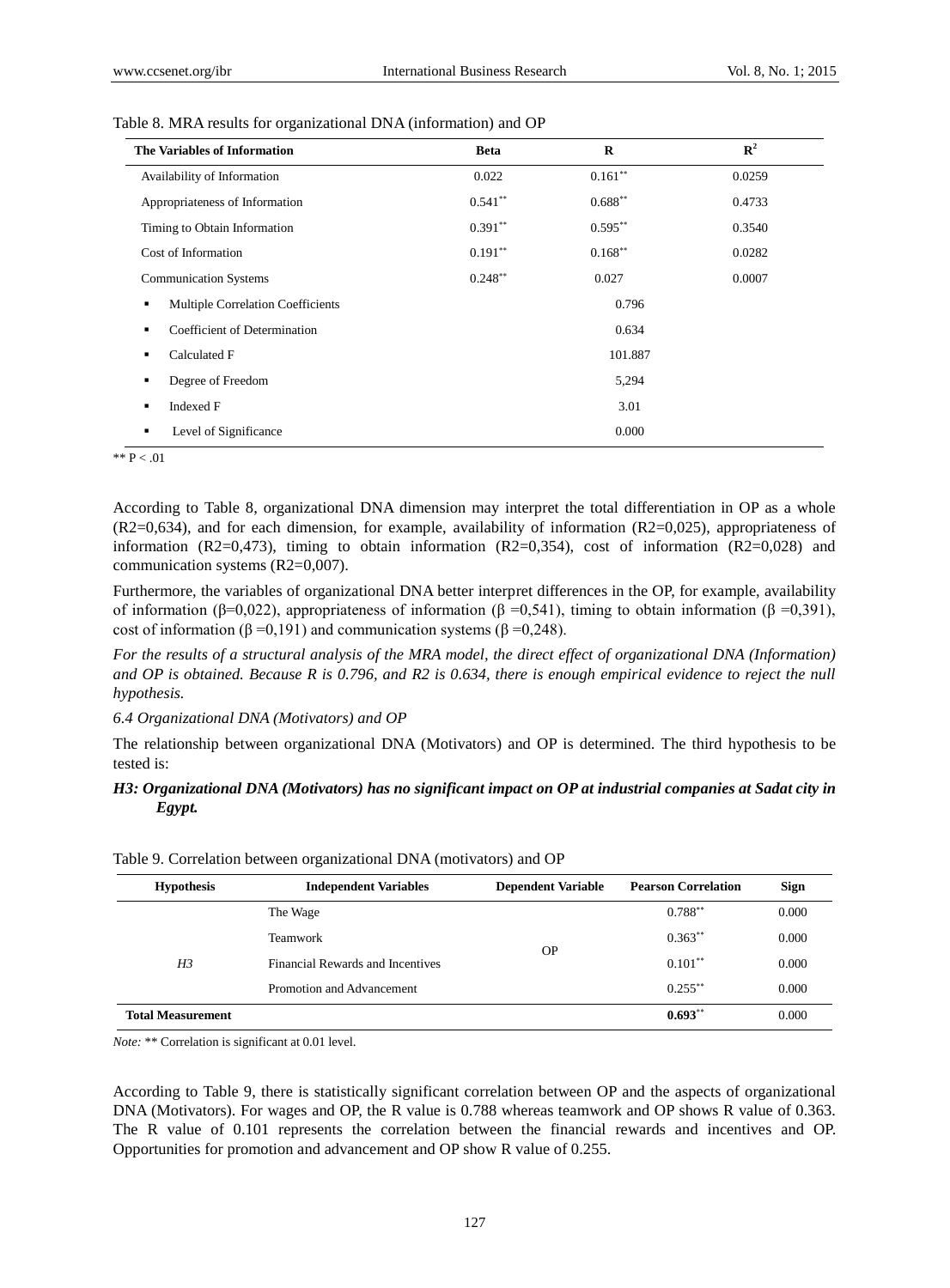| <b>The Variables of Motivators</b>             | <b>Beta</b> | $\bf{R}$   | ${\bf R}^2$ |
|------------------------------------------------|-------------|------------|-------------|
| Wage                                           | $0.789**$   | $0.788**$  | 0.6209      |
| Teamwork                                       | $0.148**$   | $0.363**$  | 0.1317      |
| Financial Reward and Incentives                | $0.281**$   | $0.101**$  | 0.0102      |
| Promotion and Advancement                      | $0.132**$   | $0.255***$ | 0.0650      |
| Multiple Correlation Coefficients<br>٠         |             | 0.825      |             |
| Coefficient of Determination<br>$\blacksquare$ |             | 0.681      |             |
| Calculated F<br>٠                              |             | 157.511    |             |
| Degree of Freedom<br>٠                         |             | 4,295      |             |
| Indexed F<br>٠                                 |             | 3.32       |             |
| Level of Significance<br>٠                     |             | 0.000      |             |

| Table 10. MRA results for organizational DNA (motivators) and OP |  |  |  |  |  |  |  |  |  |
|------------------------------------------------------------------|--|--|--|--|--|--|--|--|--|
|------------------------------------------------------------------|--|--|--|--|--|--|--|--|--|

\*\*  $P < .01$ .

According to Table 10, the MRA resulted in the R2 of 0.681. This means that the OP can be explained by the dimensions of organizational DNA, for example, the wage  $(R2=0.629)$ , teamwork  $(R2=0.131)$ , financial rewards and incentives  $(R2=0.010)$ , and promotion and advancement  $(R2=0.065)$ .

Furthermore, the differences in the OP can be interpreted by organizational DNA, for example, the wage (β  $=0.789$ ), teamwork (β =0,148), financial reward and incentives (β =0,281), and promotion and advancement (β  $=0,132$ ).

*Accordingly, it was decided to reject the null hypothesis. The alternative hypothesis has been accepted because the model of MRA has shown that there was a fundamental relationship between organizational DNA (Motivators) and OP at the level of statistical significance level of 0.01.*

*6.5 Organizational DNA (Structure) and OP*

The relationship between organizational DNA (Structure) and OP is determined. The fourth hypothesis to be tested is:

# *H4: Organizational DNA (Structure) has no significant impact on OP at industrial companies at Sadat city in Egypt.*

| <b>Hypothesis</b>        | <b>Independent Variables</b> | <b>Dependent Variable</b> | <b>Pearson Correlation</b> | Sign  |
|--------------------------|------------------------------|---------------------------|----------------------------|-------|
|                          | Size of Organization         |                           | $0.780**$                  | 0.000 |
| Η4                       | Professional Career          | <b>OP</b>                 | $0.786**$                  | 0.000 |
|                          | Span of Supervision          |                           | $0.560**$                  | 0.000 |
|                          | Compliance with regulations  |                           | $0.818**$                  | 0.000 |
| <b>Total Measurement</b> |                              |                           | $0.847**$                  | 0.000 |

Table 11. Correlation between organizational DNA (structure) and OP

*Note:* \*\* Correlation is significant at 0.01 level.

According to Table 11, there is a correlation between the aspects of organizational DNA (Structure) and OP as a whole  $(R=0.847)$  and for each variable, for example, size of organization  $(R=0.780)$ , professional career (R=0,786), span of supervision (R=0,560), and degree of compliance with law and regulations (R=0,818).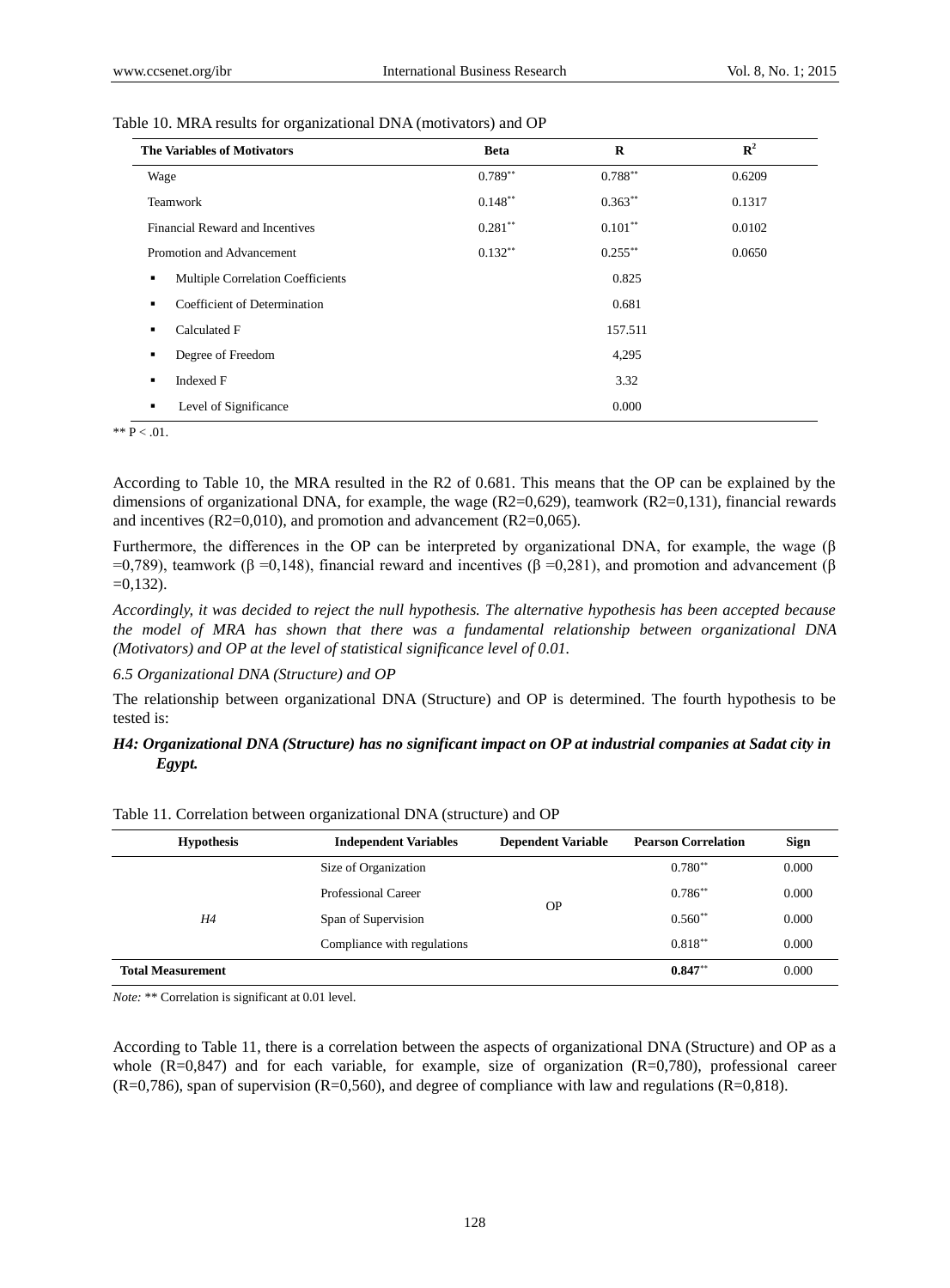| The Variables of Organizational Structure | <b>Beta</b> | $\bf{R}$   | ${\bf R}^2$ |
|-------------------------------------------|-------------|------------|-------------|
| Size of Organization                      | $0.239**$   | $0.780**$  | 0.6084      |
| Professional Career                       | $0.304**$   | $0.786**$  | 0.6177      |
| Span of Supervision                       | 0.014       | $0.560**$  | 0.3136      |
| Compliance with regulations               | $0.390**$   | $0.818***$ | 0.6691      |
| Multiple Correlation Coefficients<br>٠    |             | 0.867      |             |
| Coefficient of Determination<br>٠         |             | 0.752      |             |
| Calculated F<br>٠                         |             | 223.526    |             |
| Degree of Freedom<br>٠                    |             | 4,295      |             |
| <b>Indexed F</b><br>٠                     |             | 3.32       |             |
| Level of Significance<br>٠                |             | 0.000      |             |

|  | Table 12. MRA results for organizational DNA (structure) and OP |  |  |
|--|-----------------------------------------------------------------|--|--|
|  |                                                                 |  |  |

\*\*  $\overline{P}$  < .01.

According to Table 12, organizational DNA dimension may interpret the total differentiation in OP as a whole (R2=0,752), and for each dimension, for example, size of organization (R2=0,608), professional career  $(R2=0.617)$ , span of supervision  $(R = 0.313)$ , and degree of compliance with law and regulations  $(R = 0.669)$ . Furthermore, the variables of organizational DNA better interpret differences in the OP, for example, size of organization ( $\beta = 0,239$ ), professional career ( $\beta = 0,304$ ), span of supervision ( $\beta = 0,014$ ), and degree of compliance with law and regulations ( $\beta = 0,390$ ).

*Accordingly, the null hypothesis is rejected and the alternative hypothesis has been accepted. This is because the model of MRA has shown that there was a fundamental relationship between organizational DNA (Structure) and OP at the statistical significance level of 0.01.*

### **7. Research Findings**

The present study on analyzing the relationship between organizational DNA and OP has revealed the following results:

- 1) The results revealed that organizational DNA (Decision Rights) significantly and positively influences on OP.
- 2) This study concluded that the organizational DNA (Information) was positively related with OP.
- 3) Motivators, which are an integral part of organizational DNA, positively correlated with OP.
- 4) Structure as a component of organizational DNA proved to be in positive relation with OP.

### **8. Recommendations**

The managers at industrial companies in Egypt might be able to improve OP through the following:

- 1) Broader usage of the various means of *motivation*, especially wages, besides granting cash incentives and chances of progress and promotion. This will highly improve OP, as the field study has proved.
- 2) Reconstructing organizational *structures* of industrial companies in Sadat City, besides paying attention to analyzing, describing and assessing jobs. The field study has proved the adverse effect of existing structures on OP.
- 3) Relying on *information* and trying to update them as the basic mover of activities and tasks accomplishment. They are vital for decision taking and assessment of employees' performance as the field study has affirmed the positive impact of accurate information on OP.
- 4) Adopting more *decentralization and delegation of authority*, besides granting employees freedom in practicing their work. This will entail their feeling of empowerment as the field study has concluded the existence of a strong positive impact of decentralization and authority delegation on OP.
- 5) The managers and authorities of industrial sector should be more attentive towards organizational factors; especially decision making, inter-personal relations, and views towards benefits. This could lead to conformity of the factors, and more success and effectiveness of the industrial sector in the community.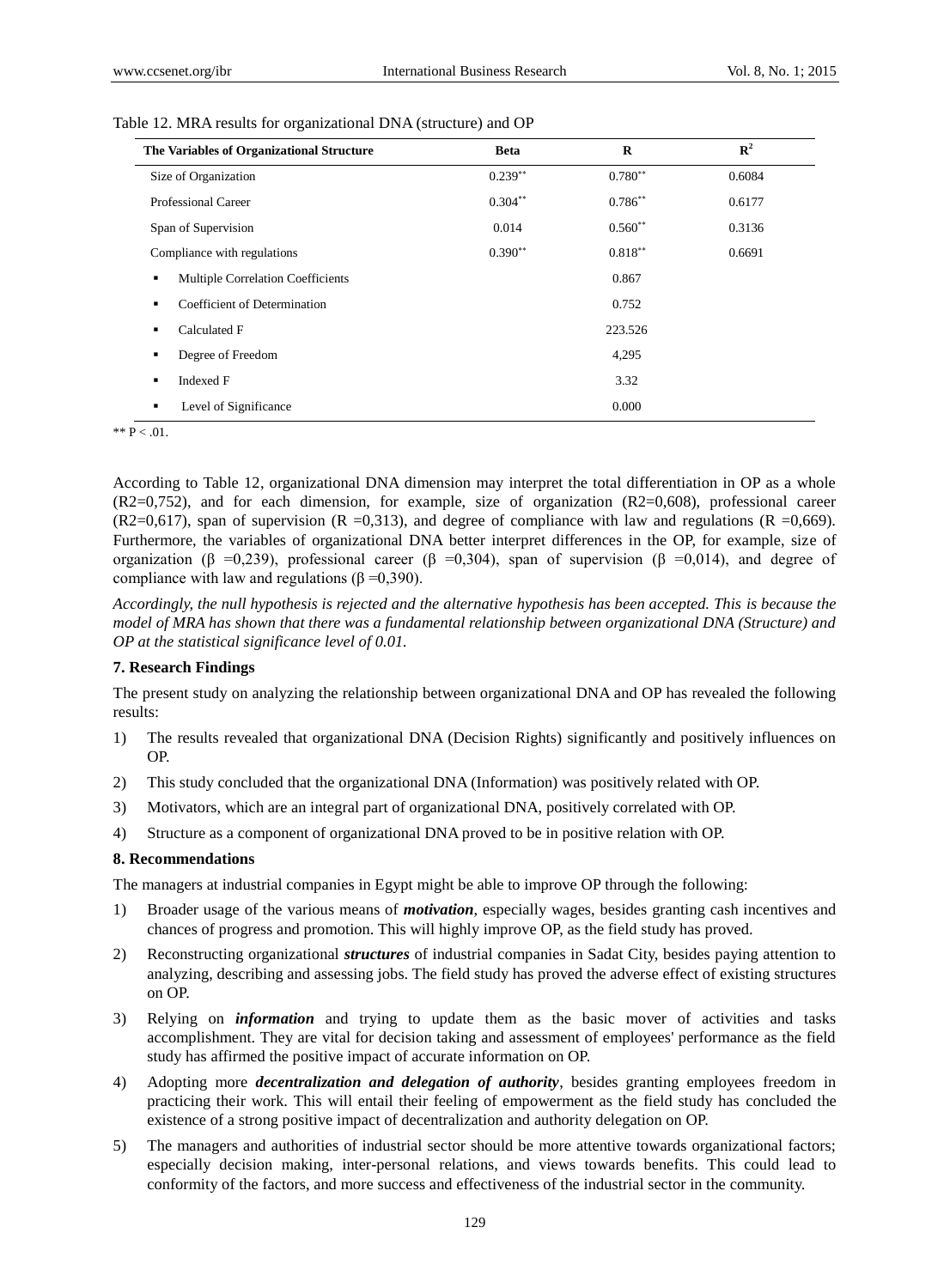- 6) The authorization process in the industrial companies may be a good issue. This process (empowerment) must be closely related with expectations in the form of a set of performance-based outcomes.
- 7) Trying to assess and rank individuals in the industrial companies to create a real sense of differentiation that is both motivating and rewarding.
- 8) Fast progression will encourage rapid advancement to senior levels in vertical function for building crossfunctional understanding and collaboration teams.
- 9) It is necessary, for Egyptian organizations, to have a systematic approach to organizational changes. To do that, senior leadership must set and communicate the vision for their subordinates and enable teams to act as change agents to lead the change efforts.
- 10) Egyptian organizations should construct their own electronic communication network, based on telecommunication technologies. The massive network allows enterprise wide communication over an intranet, as well enabling the organizations to communicate with customer, suppliers and other business partners in the outside world (using private networks and the internet).

## **9. Limitations and Future Research**

There are some limitations of this study. Firstly, the data was collected from employees at the industrial companies in Sadat City, Egypt. Therefore, the generalization of the results must be made with caution, especially in case of applying to a different country. Secondly, findings may not be generalized to other industrial companies in Egypt. Thirdly, a small sample is used in this study.

There are several areas for future research. The present study helped in defining organizational DNA as accepted by the researchers concerned. It has related such DNA and performance of employees. Still, more research is needed in the following topics (1) measuring the impact of organizational DNA on the development of the creative aptitudes of employees, (2) outlining a proposal model for the relationship between organizational DNA and strategies for confronting organizational conflict, and (3) conducting a study on the impact of organizational DNA on the phenomenon of functional alienation in the governmental sector.

## **References**

- Baum, J., & Singh, J. (1994). Organizational Niches and the Dynamics of Organizational Mortality. *American Journal of Sociology, 100*, 346–80. http://dx.doi.org/10.1086/230540
- Booz, A. H. (2002). When Everyone Agrees but Nothing Change: Aligning People, Incentives and Knowledge to Overcome Organizational Inertia. *Business + Strategy Review*. Retrieved from http://www.strategy-business.com
- Booz, A. H. (2004). *Organizational DNA*. Booz & Company. Retrieved from http://www.orgdna.com
- Bordia, R., Kronenberg, E., & Neely, D. (2005). Innovations Organizational DNA. Retrieved from http://www.boozallen.com
- Carroll, G., & Delacroix, J. (1982). Organizational Mortality in the Newspaper Industries of Argentina and Ireland: An Ecological Approach. *Administrative Science Quarterly, 27*, 169–198. http://dx.doi.org/10.2307/2392299
- Collis, D., & Montgomrey, C. (1995). Competing on Resources: Strategy in the 1995s.
- Daft, R. (2001). *Organization Theory & Design*. South-Western College Publishing.
- Darroch, J. (2003). Developing A Measure of Knowledge Management Behaviors and Practices. *Journal of Knowledge Management, 7*(5), 41–54. http://dx.doi.org/10.1108/13673270310505377
- David, G. K., & Neilson, G. (2006). Organizational to Executive: It's in the DNA. *Ivey Business Journal*, 1–16.
- Gharmy, B. (2006). The Factor of Organizational DNA. *Harvard Business, 119*, 3–10.
- Govindarajan, V., & Trimble, C. (2006). *Organizational DNA for Structure Innovation, Management Span and Layers*. Retrieved from http://www.Orgdna.com
- Hamilton, B. (2005). *Organizational DNA*. Retrieved from http://www.boozallen.com
- Hodge, B., & Anthony, W. (1991). *Organization Theory: A Strategic Approach*. Allyn & Bacon,Inc.
- Holoday, R. (2005). Simple Rules: Organizational DNA. *Human System Dynamics, 37*(5), 1–10.
- Honold, L., & Silverman, R. (2002). *Organizational DNA; Diagnosis Your Organization for Increased Effectiveness*. California: Davies Black publishing Palo Alto.